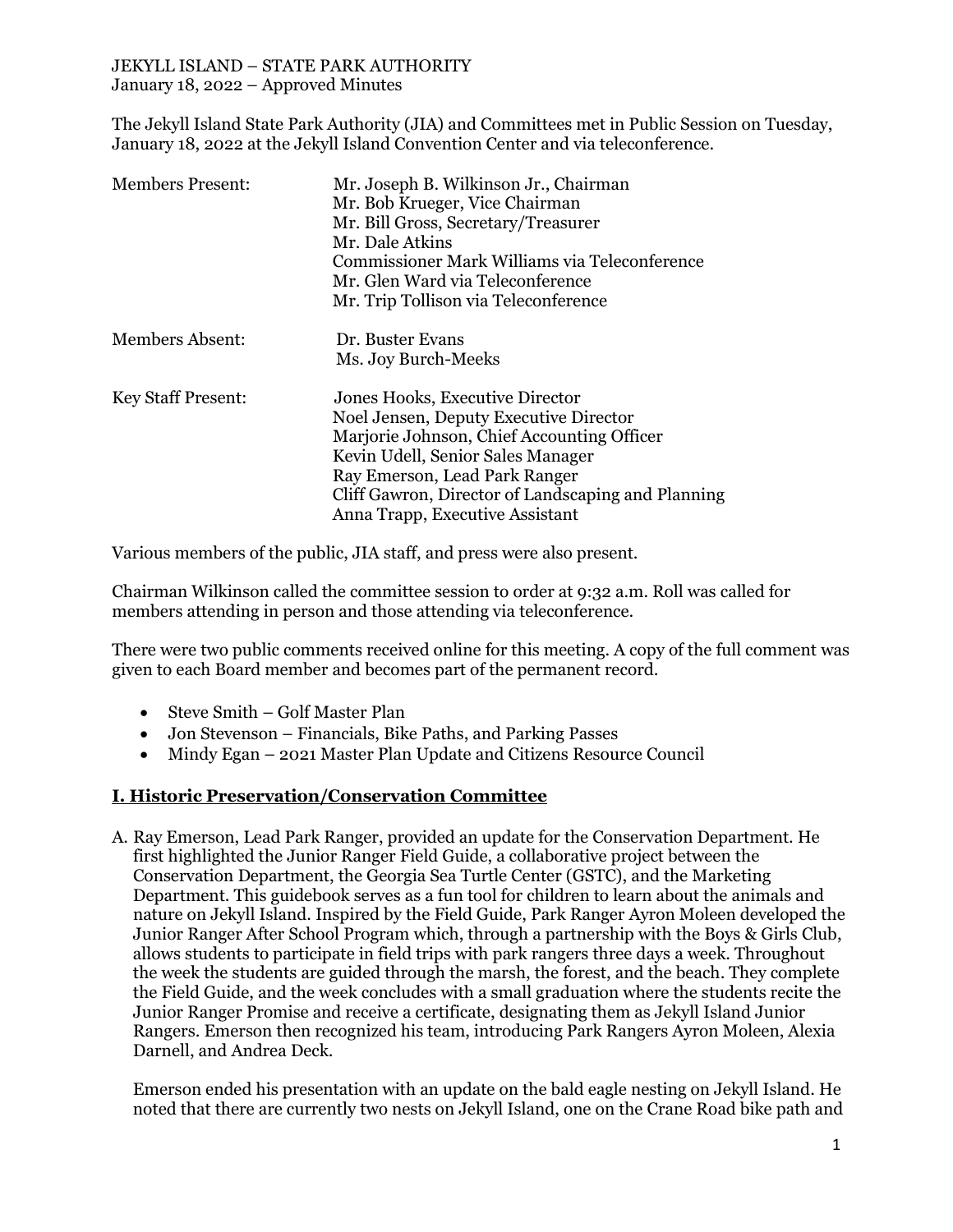one at Driftwood Beach. The Rangers have observed the Crane Road nest for the past seven years, and it has fledged at least one eaglet every year. The Driftwood Beach nest has historically been less successful at producing eaglets, but it has not only fledged an eaglet two years in a row but there are currently two eaglets in that nest, meaning that for the first known time, Jekyll could have four eaglets in the same season.

Jones Hooks, Executive Director, thanked the Rangers for their outstanding efforts in promoting educational programs on Jekyll.

B. Cliff Gawron, Director of Landscaping and Planning, discussed the restoration efforts of the Conservation Protection Area next to Villas by the Sea. This oceanside area originally consisted of mostly maritime forests and scrub vegetation, two hurricanes, particularly Hurricane Irma, wiped out much of this vegetation. Additionally, this non-leased property had been encroached upon and migrated into an active use lawn area. JIA's Conservation Department and Villas by the Sea management collaborated to determine the best way to restore this habitat. Through this partnership, thousands of plants were planted in this area including clump forming grasses, which includes native grasses, shrubs, green saw palmettos, and cabbage palms.

Gawron thanked the Villas by the Sea Property Owners Association and General Manager, Dick Coyle for their commitment to restoring this area back into a viable and natural environment. Jones Hooks, Executive Director, also thanked and recognized Mr. Coyle and the other property owners who were present.

There were no public comments.

### **II. Finance Committee**

- A. Mr. Bill Gross, Finance Committee Chair summarized the December Financials including an overview of Revenues, Expenses, Net Operating Cash, Traffic Statistics, and Hotel Statistics.
	- Revenues were  $$ 2,684,143$ .
	- Expenses were \$1,899,351.
	- Net Operating Cash Income was \$784,791.
	- Total Traffic Counts were 103,165 vehicles.
	- Hotel Revenues were reported at \$3.7 million with a 52.5% Occupancy Rate.
- B. Marjorie Johnson, Chief Accounting Officer, presented the request for FY 2022 Operating Budget Adjustments. The requested budget adjustments include expenses for tree work on the golf course, an update to the National Golf Foundation Study, schematic designs for the GSTC expansion, a marketing analysis for the Amphitheater, landscaping improvements, and several repairs. The total additional expenses are \$328,892.79 to be funded from the current FY 2022 budget surplus.

A motion to recommend approval of the FY 2022 Operating Budget Adjustments was made by Mr. Krueger and seconded by Mr. Atkins. The motion carried unanimously.

- C. Marjorie Johnson, Chief Accounting Officer, presented the request for FY 2022 Capital Equipment and Projects. She explained that the request can be broken down into three parts:
	- \$856,900.00 requested from current year operating funds for new cameras at Summer Waves, replacement of current cameras at other amenities, improvements to the Annex building, landscaping improvements, site prep work for the public safety building, new cabanas for Summer Waves, and a few pieces of equipment.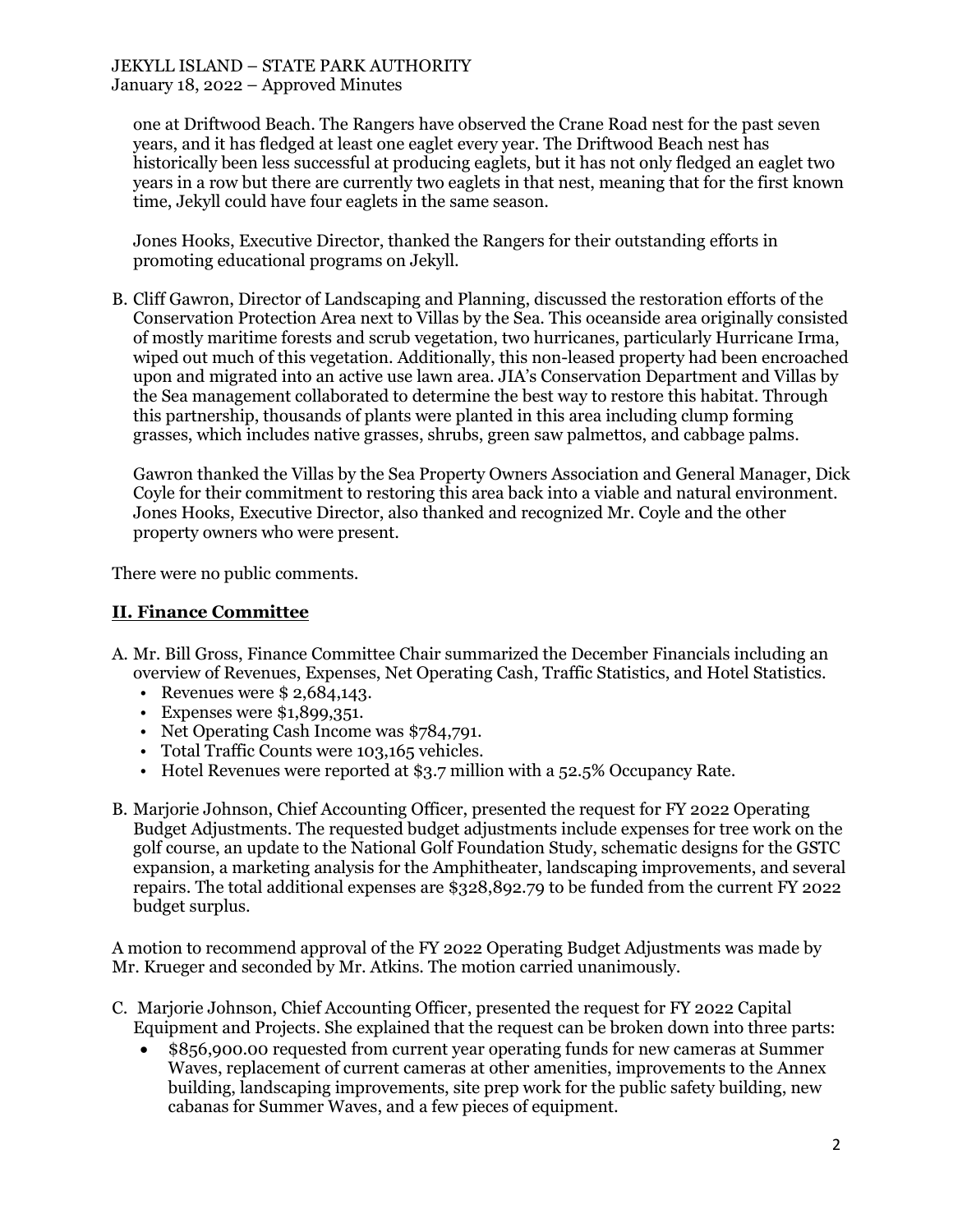- \$192,000.00 requested from the Water/Wastewater Improvement Fund for 4 new pumps at the wastewater treatment plant and 600 water meter replacements.
- \$375,000.00 requested from the Tourism Development Fund as well as reallocating \$234,000 set aside for the Causeway Bike Path project for Section I and Section G of the bike path. Jones Hooks, Executive Director, added that the use of the \$234,000 previously approved for the Causeway Bike Path, would be better used for Sections I and G of the bike paths to continue rejuvenation, noting that construction of the Causeway Bike Path is not expected to begin for another three years.

A motion to recommend approval of the FY 2022 Capital Equipment and Projects requests as recommended by staff was made by Mr. Atkins and seconded by Mr. Krueger. The motion carried unanimously.

There were no public comments.

### **IV. Marketing Committee**

A. Kevin Udell, Senior Sales Manager, gave an update on Convention Center sales. He first discussed how the Convention Center has recovered in CY 2021 by comparing numbers to CY 2019, the best year on record prior to the pandemic. He stated that the numbers for 2021 were slightly lower than those seen in 2019, noting that there were 70 business groups for CY 21 compared to 86 groups in 2019.

Udell then discussed future business for CY 2022, noting 75 definite groups planned for the year which would equate to 40,000 attendees, 54,000 hotel rooms, and \$11 million in hotel revenue.

Udell closed his presentation by noting that FY 2022 looks comparable to the best fiscal year on record and that more groups are returning to Jekyll Island and transitioning to multiple year contracts.

There were no public comments.

## **V. Legislative Committee**

A. Trip Tollison, Legislative Committee Chair, commented on the four days of legislative sessions conducted in Atlanta, noting that Governor Kemp presented the Governor's proposed budget the previous week.

Jones Hooks, Executive Director, noted that the funds requested for the Public Safety Facility on Jekyll were not included in the proposed budget. However, continued discussions about the funding for this project are planned.

There were no public comments.

### **VI. Committee of the Whole**

A. Jones Hooks, Executive Director, reminded the Board of the Market Analysis conducted by RCLCO, a consulting firm retained by the lease owners of the property previously known as the Buccaneer site. He noted that the study was revised to include updated numbers based on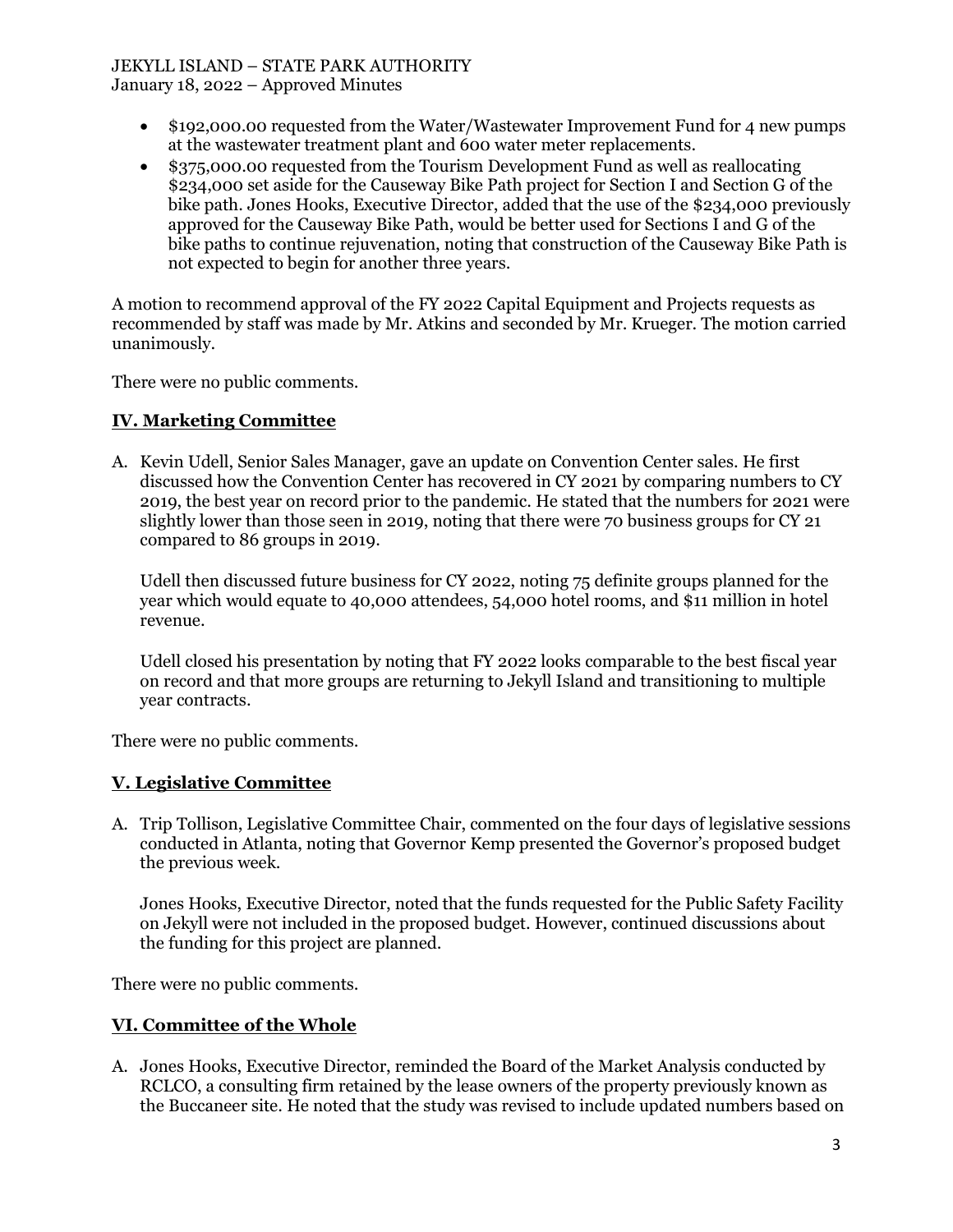post-pandemic data, and he explained that the study recommended residential use of the property.

Maria Humphrey, Lease Manager, then provided a brief history of the property. When Leon N. Weiner and Associates (LNWA) acquired the lease from Trammel Crow in 2015, the parcels totaled 15.4 acres which includes the current Marriott and Ocean Oaks sites and the undeveloped Buccaneer site. LNWA rearranged the properties and combined parcels to create the 6.892 acres that the study focuses on. The marketing study was added into the lease in 2017 to determine the best use for the property, either for a hotel or a residential unit. This study was purposefully conducted after the completion of the Marriott Courtyard/Residence Inn, to better understand the impact that hotel property would have on Jekyll's Island's carrying capacity. She noted that if the Board approves the study, the permitted use can be included in the lease, and a completed project development agreement would be required within 60 days.

A motion to recommend approval of the Market Analysis completed by RCLCO for the Jekyll Island Buccaneer Site, was made by Mr. Krueger and seconded by Mr. Gross. The motion carried unanimously.

B. Jones Hooks, Executive Director, discussed the Request for Proposal (RFP) #368, requesting a Market Analysis for the Jekyll Island Amphitheater. Hooks noted that the previous RFP issued for the improvement and operation of the amphitheater did not receive any technically responsive submissions. The first RFP was issued in April 2021 on a rolling basis with no deadline, and a revised RFP was issued in September with the deadline date of November 12, 2021. Having received only a few inquiries and no legitimate responses to that RFP, staff conducted research and spoke with external groups familiar with amphitheater operations and determined that a marketing analysis would be beneficial for this property to help determine the potential uses and opportunities of the amphitheater.

A motion to recommend approval of RFP #368 for the Jekyll Island Amphitheater Market Analysis was made by Mr. Gross and seconded by Mr. Krueger. Roll was called, and the motion carried unanimously.

C. Jones Hooks, Executive Director, presented the request for an assessment update from the National Golf Foundation (NGF). This update would stem from an assessment they completed for the JIA in 2017. Their services will include a full update of the market demand, area supply and key economic drivers of the Jekyll Island golf economy, as well as a renewed look at the actual and projected performance of the four-course golf facility. The estimated cost is \$18,000 plus expenses.

A motion to recommend approval of the National Golf Foundation Assessment Update was made by Mr. Gross and seconded by Mr. Atkins. Roll was called, and the motion carried unanimously.

- D. Noel Jensen, Deputy Executive Director, provided an Operations Update highlighting ongoing projects:
	- An RFP is planned to be presented to the Board in April 2022 for the Airport Terminal Building.
	- The Public Safety Complex has a complete design and construction documents are ready for permitting. As funding options are considered, site prep will be conducted to continue momentum on this project.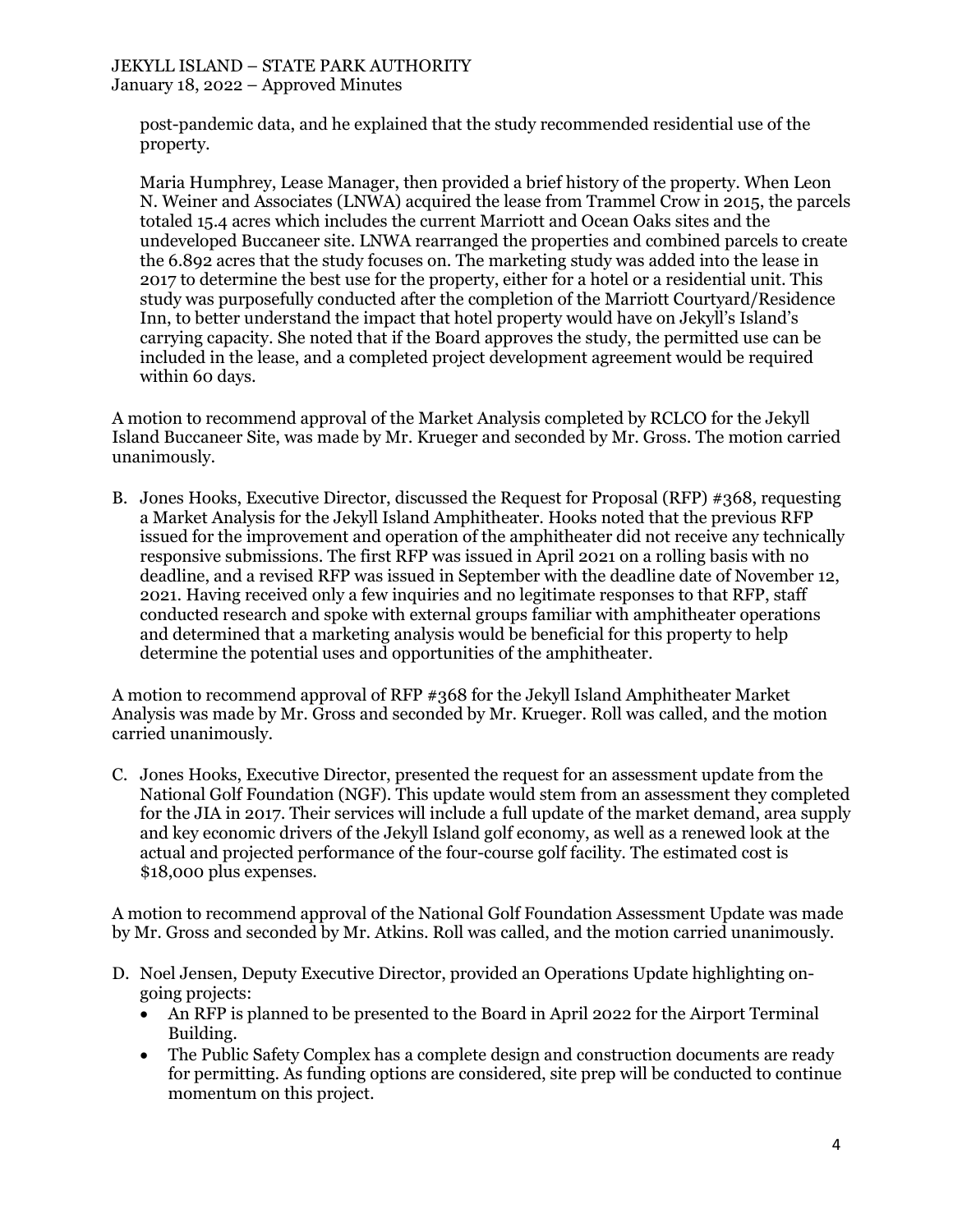# JEKYLL ISLAND – STATE PARK AUTHORITY

January 18, 2022 – Approved Minutes

- The Environmental Assessment Procedure (EAP) is complete for the Campground Expansion, and the tree protection is underway. The next steps will be to begin bathhouse construction, selective clearing, and infrastructure installation. The anticipated completion date of the expansion is during the first quarter of 2023.
- The landscaping at the Marriott hotel has been corrected in compliance with the approved design development documents.
- An ADA compliant sidewalk was constructed from the crossover to the ADA compliant beach overlook ramp. Collapsible bollards will be installed in this area to prevent golf carts and Red Bug carts from driving on the sidewalk, while still allowing access for mobility assistant devices.
- The crossover at Austin Lane was undermined, losing three to four feet of sand and being washed out underneath. The crossover collapsed and twisted and will need to be rebuilt. Jensen noted that almost every crossover on Jekyll has experienced damage due to Mother Nature, and improved construction strategies are always being considered.
- E. Jones Hooks, Executive Director, Presented the Executive Director's Report. He discussed the following points:
	- Introduction of Zach Harris, who will join the JIA as the in-house general counsel in February 2022.
	- Recognition of Trip Tollison who was named by *Georgia Trend* as one of the 100 most influential Georgians.
	- Golf Course Improvement Strategy
		- o A revised draft of the Archaeological Report has been sent to the Historic Preservation Division for review at the state level.
		- o A work session will be planned by June of 2022 to discuss the NGF assessment and golf improvement schedule.
	- Disappointing Destination: Hooks presented a *First Coast News* article discussing the exorbitant crowds seen during the holidays in St. Augustine, FL. Hooks explained that the JIA wants to avoid issues of overcrowding, and an internal debriefing session will be held to critique Holly Jolly Jekyll to determine what went well and what can be improved.
	- New Castle Hotels & Resorts accepted investments through an online marketplace for investors at CrowdStreet.com, and a webinar focusing on the Holiday Inn Resort is available to view online.
	- In CY 2021, forty-one random residential license inspections were conducted. Part of the inspection process includes mandating fire extinguishers in licensed rental properties. This mandate proved incredibly important as the use of a fire extinguisher in a home on Bliss Lane is credited with preventing the fire from spreading throughout the home.
- F. Mr. Wilkinson presented the Chairman Comments expressing appreciation for the JIA staff from every department and level of management.

There were no public comments.

The Chairman continued directly into the JIA Board Meeting.